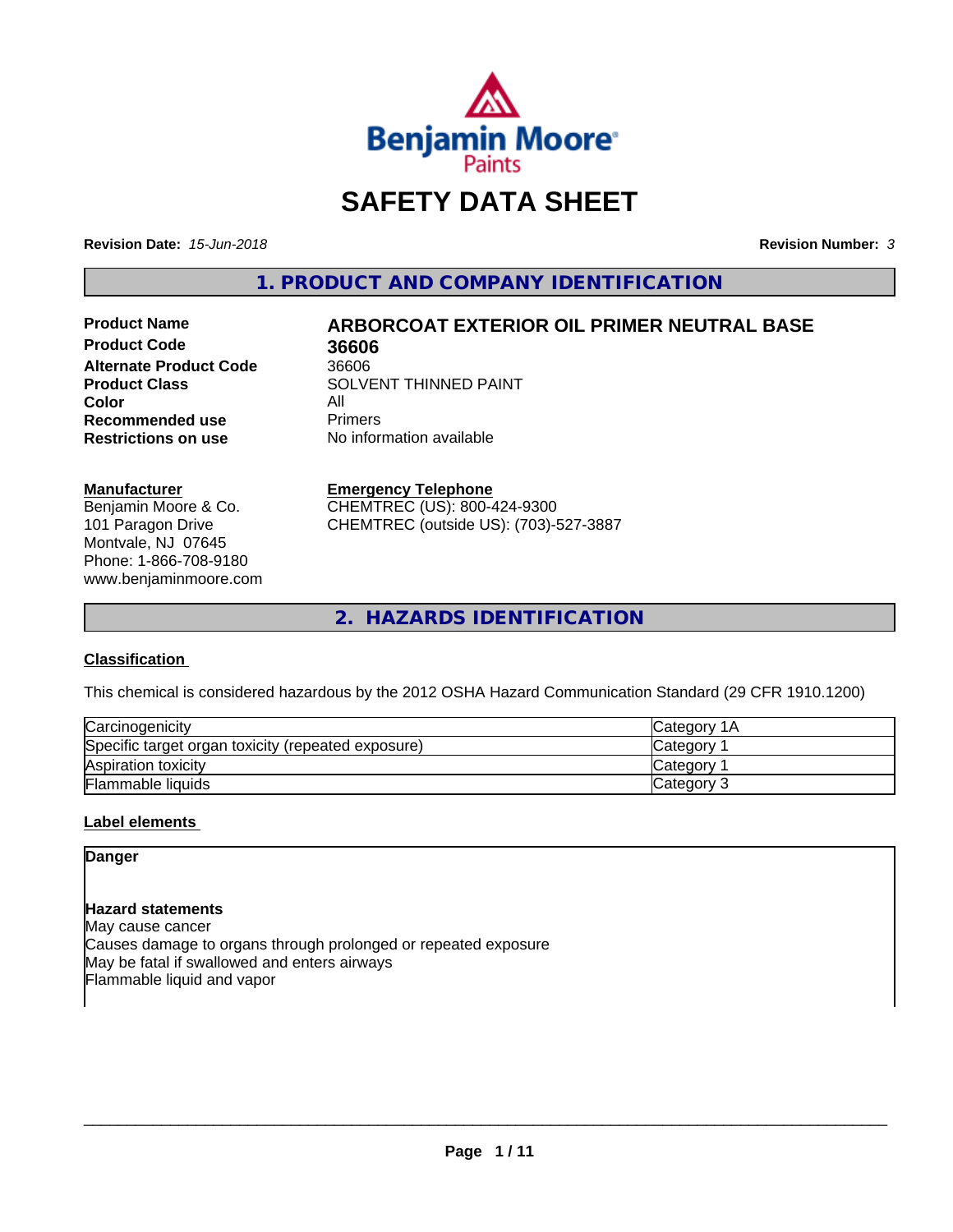## 36606 - **ARBORCOAT EXTERIOR OIL PRIMER NEUTRAL BASE**



**Appearance** liquid **Odor** solvent

## **Precautionary Statements - Prevention**

Obtain special instructions before use Do not handle until all safety precautions have been read and understood Use personal protective equipment as required Do not breathe dust/fume/gas/mist/vapors/spray Wash face, hands and any exposed skin thoroughly after handling Do not eat, drink or smoke when using this product Keep away from heat, hot surfaces, sparks, open flames and other ignition sources. No smoking Keep container tightly closed Ground/bond container and receiving equipment Use explosion-proof electrical/ventilating/lighting/equipment Use only non-sparking tools Take precautionary measures against static discharge

\_\_\_\_\_\_\_\_\_\_\_\_\_\_\_\_\_\_\_\_\_\_\_\_\_\_\_\_\_\_\_\_\_\_\_\_\_\_\_\_\_\_\_\_\_\_\_\_\_\_\_\_\_\_\_\_\_\_\_\_\_\_\_\_\_\_\_\_\_\_\_\_\_\_\_\_\_\_\_\_\_\_\_\_\_\_\_\_\_\_\_\_\_

## **Precautionary Statements - Response**

IF exposed or concerned: Get medical advice/attention **Skin** IF ON SKIN (or hair): Remove/Take off immediately all contaminated clothing. Rinse skin with water/shower **Ingestion** IF SWALLOWED: Immediately call a POISON CENTER or doctor/physician Do NOT induce vomiting **Fire** In case of fire: Use CO2, dry chemical, or foam for extinction

## **Precautionary Statements - Storage**

Store locked up Store in a well-ventilated place. Keep cool

## **Precautionary Statements - Disposal**

Dispose of contents/container to an approved waste disposal plant

## **Hazards not otherwise classified (HNOC)**

Rags, steel wool or waste soaked with this product may spontaneously catch fire if improperly discarded

## **Other information**

No information available

| 3. COMPOSITION/INFORMATION ON INGREDIENTS |  |
|-------------------------------------------|--|
|-------------------------------------------|--|

| ™ho.<br>--<br>name | <br>м.                                           | . .<br>$\sqrt{2}$ |
|--------------------|--------------------------------------------------|-------------------|
| imathn             | $\sqrt{2}$<br>$\sim$ $\sim$<br>$-55$<br>-บน<br>ີ | -<br>w            |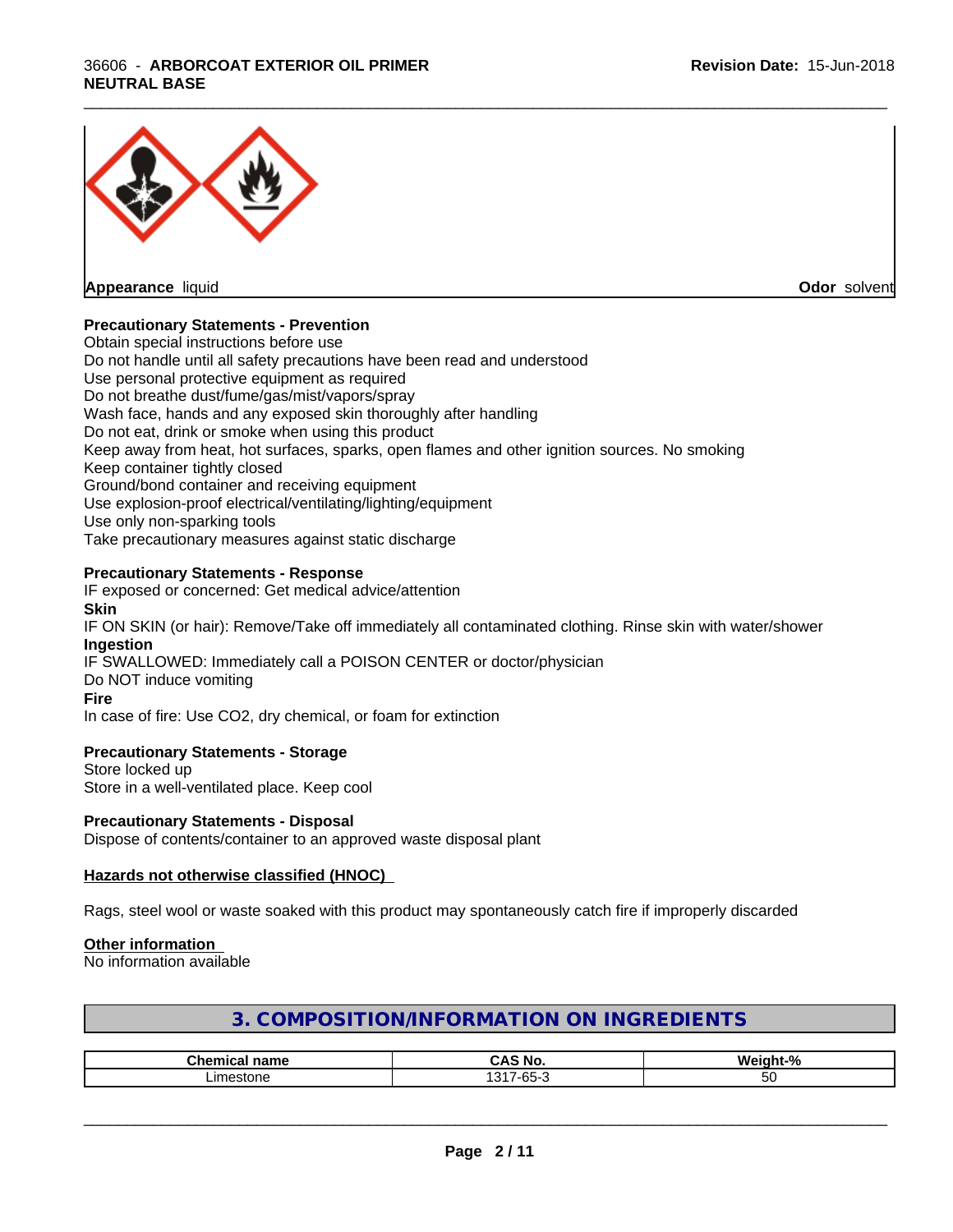| Solvent naphtha, petroleum, medium aliphatic | 64742-88-7     | n r<br>∼ |
|----------------------------------------------|----------------|----------|
| Talc                                         | 14807-96-6     |          |
| Silica.<br>. crvstalline                     | 14808-60-7     | ∪.⊾      |
| Ethyl benzene                                | $100 - 41 - 4$ | v.J      |

\_\_\_\_\_\_\_\_\_\_\_\_\_\_\_\_\_\_\_\_\_\_\_\_\_\_\_\_\_\_\_\_\_\_\_\_\_\_\_\_\_\_\_\_\_\_\_\_\_\_\_\_\_\_\_\_\_\_\_\_\_\_\_\_\_\_\_\_\_\_\_\_\_\_\_\_\_\_\_\_\_\_\_\_\_\_\_\_\_\_\_\_\_

|                                                  | 4. FIRST AID MEASURES                                                                                                                                                                                                   |
|--------------------------------------------------|-------------------------------------------------------------------------------------------------------------------------------------------------------------------------------------------------------------------------|
| <b>General Advice</b>                            | If symptoms persist, call a physician. Show this safety data sheet to the doctor in<br>attendance.                                                                                                                      |
| <b>Eye Contact</b>                               | Immediately flush with plenty of water. After initial flushing, remove any contact<br>lenses and continue flushing for at least 15 minutes. Keep eye wide open while<br>rinsing. If symptoms persist, call a physician. |
| <b>Skin Contact</b>                              | Wash off immediately with soap and plenty of water removing all contaminated<br>clothes and shoes. If skin irritation persists, call a physician.                                                                       |
| <b>Inhalation</b>                                | Move to fresh air. If symptoms persist, call a physician.<br>If not breathing, give artificial respiration. Call a physician immediately.                                                                               |
| Ingestion                                        | Clean mouth with water and afterwards drink plenty of water. Do not induce<br>vomiting without medical advice. Never give anything by mouth to an unconscious<br>person. Consult a physician.                           |
| <b>Protection Of First-Aiders</b>                | Use personal protective equipment.                                                                                                                                                                                      |
| <b>Most Important</b><br><b>Symptoms/Effects</b> | No information available.                                                                                                                                                                                               |
| <b>Notes To Physician</b>                        | Treat symptomatically.                                                                                                                                                                                                  |

**5. FIRE-FIGHTING MEASURES**

| As in any fire, wear self-contained breathing apparatus<br>pressure-demand, MSHA/NIOSH (approved or equivalent)<br>and full protective gear.<br>Combustible material. Closed containers may rupture if<br>exposed to fire or extreme heat. Keep product and empty<br>container away from heat and sources of ignition. Thermal<br>decomposition can lead to release of irritating gases and<br>vapors.<br>No.<br>Yes<br>104<br>Flash Point (°F) | <b>Suitable Extinguishing Media</b>                                    | Foam, dry powder or water. Use extinguishing measures<br>that are appropriate to local circumstances and the<br>surrounding environment. |
|-------------------------------------------------------------------------------------------------------------------------------------------------------------------------------------------------------------------------------------------------------------------------------------------------------------------------------------------------------------------------------------------------------------------------------------------------|------------------------------------------------------------------------|------------------------------------------------------------------------------------------------------------------------------------------|
| <b>Specific Hazards Arising From The Chemical</b><br><b>Sensitivity To Mechanical Impact</b><br><b>Sensitivity To Static Discharge</b><br><b>Flash Point Data</b>                                                                                                                                                                                                                                                                               | <b>Protective Equipment And Precautions For</b><br><b>Firefighters</b> |                                                                                                                                          |
|                                                                                                                                                                                                                                                                                                                                                                                                                                                 |                                                                        |                                                                                                                                          |
|                                                                                                                                                                                                                                                                                                                                                                                                                                                 |                                                                        |                                                                                                                                          |
|                                                                                                                                                                                                                                                                                                                                                                                                                                                 |                                                                        |                                                                                                                                          |
|                                                                                                                                                                                                                                                                                                                                                                                                                                                 |                                                                        |                                                                                                                                          |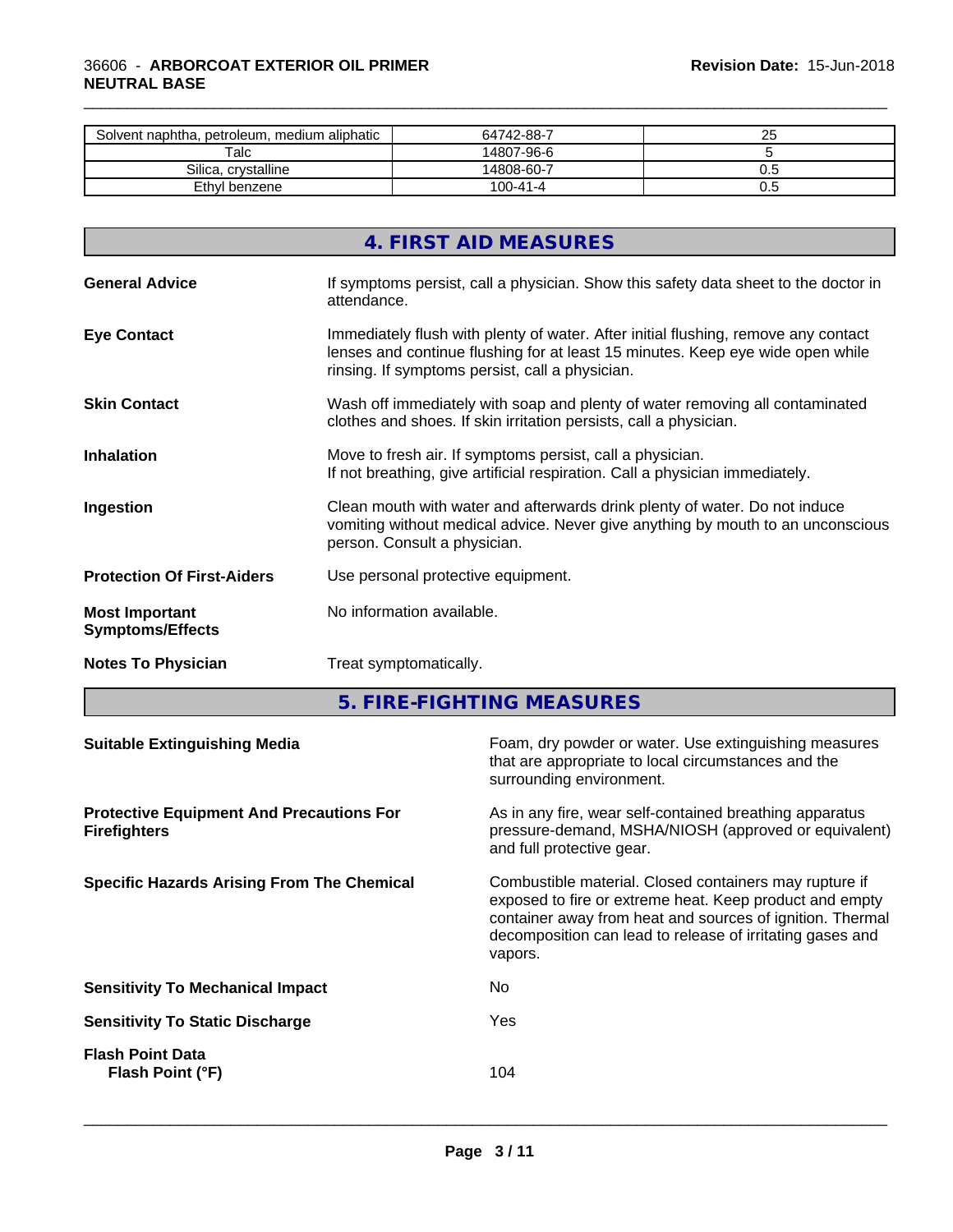| Flash Point (°C)<br><b>Method</b>                             |                        | 40<br><b>PMCC</b>              |                                |
|---------------------------------------------------------------|------------------------|--------------------------------|--------------------------------|
| <b>Flammability Limits In Air</b>                             |                        |                                |                                |
| Lower flammability limit:<br><b>Upper flammability limit:</b> |                        | Not available<br>Not available |                                |
| <b>NFPA</b><br>Health: 1                                      | <b>Flammability: 2</b> | <b>Instability: 0</b>          | <b>Special: Not Applicable</b> |
| <b>NFPA Legend</b><br>0 - Not Hazardous                       |                        |                                |                                |

\_\_\_\_\_\_\_\_\_\_\_\_\_\_\_\_\_\_\_\_\_\_\_\_\_\_\_\_\_\_\_\_\_\_\_\_\_\_\_\_\_\_\_\_\_\_\_\_\_\_\_\_\_\_\_\_\_\_\_\_\_\_\_\_\_\_\_\_\_\_\_\_\_\_\_\_\_\_\_\_\_\_\_\_\_\_\_\_\_\_\_\_\_

- 
- 1 Slightly
- 2 Moderate
- $3 High$
- 4 Severe

*The ratings assigned are only suggested ratings, the contractor/employer has ultimate responsibilities for NFPA ratings where this system is used.*

*Additional information regarding the NFPA rating system is available from the National Fire Protection Agency (NFPA) at www.nfpa.org.*

|                                  | 6. ACCIDENTAL RELEASE MEASURES                                                                                                                                                                                                                                                                                                                                                                |
|----------------------------------|-----------------------------------------------------------------------------------------------------------------------------------------------------------------------------------------------------------------------------------------------------------------------------------------------------------------------------------------------------------------------------------------------|
| <b>Personal Precautions</b>      | Use personal protective equipment. Remove all sources of ignition.                                                                                                                                                                                                                                                                                                                            |
| <b>Other Information</b>         | Prevent further leakage or spillage if safe to do so. Do not allow material to<br>contaminate ground water system. Prevent product from entering drains. Do not<br>flush into surface water or sanitary sewer system. Local authorities should be<br>advised if significant spillages cannot be contained.                                                                                    |
| <b>Environmental precautions</b> | See Section 12 for additional Ecological Information.                                                                                                                                                                                                                                                                                                                                         |
| <b>Methods for Cleaning Up</b>   | Dam up. Soak up with inert absorbent material. Pick up and transfer to properly<br>labeled containers. Clean contaminated surface thoroughly.                                                                                                                                                                                                                                                 |
|                                  | 7. HANDLING AND STORAGE                                                                                                                                                                                                                                                                                                                                                                       |
| <b>Handling</b>                  | Use only in area provided with appropriate exhaust ventilation. Do not breathe<br>vapors or spray mist. Wear personal protective equipment. Take precautionary<br>measures against static discharges. To avoid ignition of vapors by static electricity<br>discharge, all metal parts of the equipment must be grounded. Keep away from<br>open flames, hot surfaces and sources of ignition. |
| <b>Storage</b>                   | Keep containers tightly closed in a dry, cool and well-ventilated place. Keep away<br>from heat. Keep away from open flames, hot surfaces and sources of ignition.<br>Keep in properly labeled containers. Keep out of the reach of children.                                                                                                                                                 |
|                                  | <b>DANGER</b> - Rags, steel wool or waste soaked with this product may<br>spontaneously catch fire if improperly discarded. Immediately after use, place<br>rags, steel wool or waste in a sealed water-filled metal container.                                                                                                                                                               |
| <b>Incompatible Materials</b>    | Incompatible with strong acids and bases and strong oxidizing agents.                                                                                                                                                                                                                                                                                                                         |
|                                  |                                                                                                                                                                                                                                                                                                                                                                                               |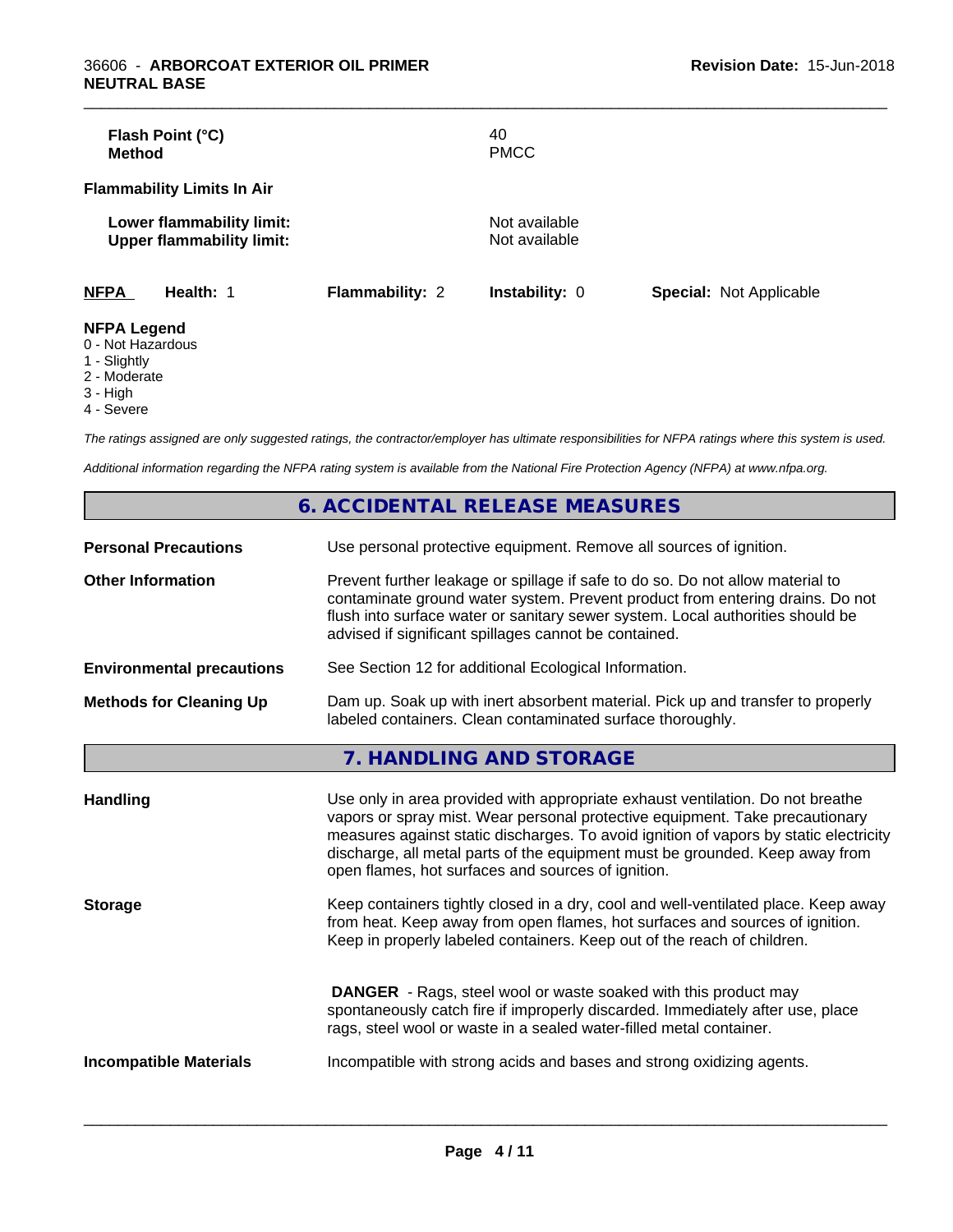# **8. EXPOSURE CONTROLS / PERSONAL PROTECTION**

\_\_\_\_\_\_\_\_\_\_\_\_\_\_\_\_\_\_\_\_\_\_\_\_\_\_\_\_\_\_\_\_\_\_\_\_\_\_\_\_\_\_\_\_\_\_\_\_\_\_\_\_\_\_\_\_\_\_\_\_\_\_\_\_\_\_\_\_\_\_\_\_\_\_\_\_\_\_\_\_\_\_\_\_\_\_\_\_\_\_\_\_\_

## **Exposure Limits**

| <b>Chemical name</b> | <b>ACGIH TLV</b>                | <b>OSHA PEL</b>             |
|----------------------|---------------------------------|-----------------------------|
| Limestone            | N/E                             | 15 mg/m <sup>3</sup> - TWA  |
|                      |                                 | $5 \text{ mg/m}^3$ - TWA    |
| Talc                 | 2 mg/m <sup>3</sup> - TWA       | 20 mppcf - TWA              |
| Silica, crystalline  | $0.025$ mg/m <sup>3</sup> - TWA |                             |
| Ethyl benzene        | 20 ppm - TWA                    | 100 ppm - TWA               |
|                      |                                 | 435 mg/m <sup>3</sup> - TWA |

## **Legend**

ACGIH - American Conference of Governmental Industrial Hygienists Exposure Limits OSHA - Occupational Safety & Health Administration Exposure Limits N/E - Not Established

| <b>Engineering Measures</b> | Ensure adequate ventilation, especially in confined areas. |
|-----------------------------|------------------------------------------------------------|
|                             |                                                            |

**Personal Protective Equipment**

| <b>Eye/Face Protection</b><br><b>Skin Protection</b><br><b>Respiratory Protection</b> | Safety glasses with side-shields.<br>Long sleeved clothing. Protective gloves.<br>In operations where exposure limits are exceeded, use a NIOSH approved<br>respirator that has been selected by a technically qualified person for the specific<br>work conditions. When spraying the product or applying in confined areas, wear a<br>NIOSH approved respirator specified for paint spray or organic vapors. |
|---------------------------------------------------------------------------------------|----------------------------------------------------------------------------------------------------------------------------------------------------------------------------------------------------------------------------------------------------------------------------------------------------------------------------------------------------------------------------------------------------------------|
| <b>Hygiene Measures</b>                                                               | Avoid contact with skin, eyes and clothing. Remove and wash contaminated<br>clothing before re-use. Wash thoroughly after handling. When using do not eat,<br>drink or smoke.                                                                                                                                                                                                                                  |

# **9. PHYSICAL AND CHEMICAL PROPERTIES**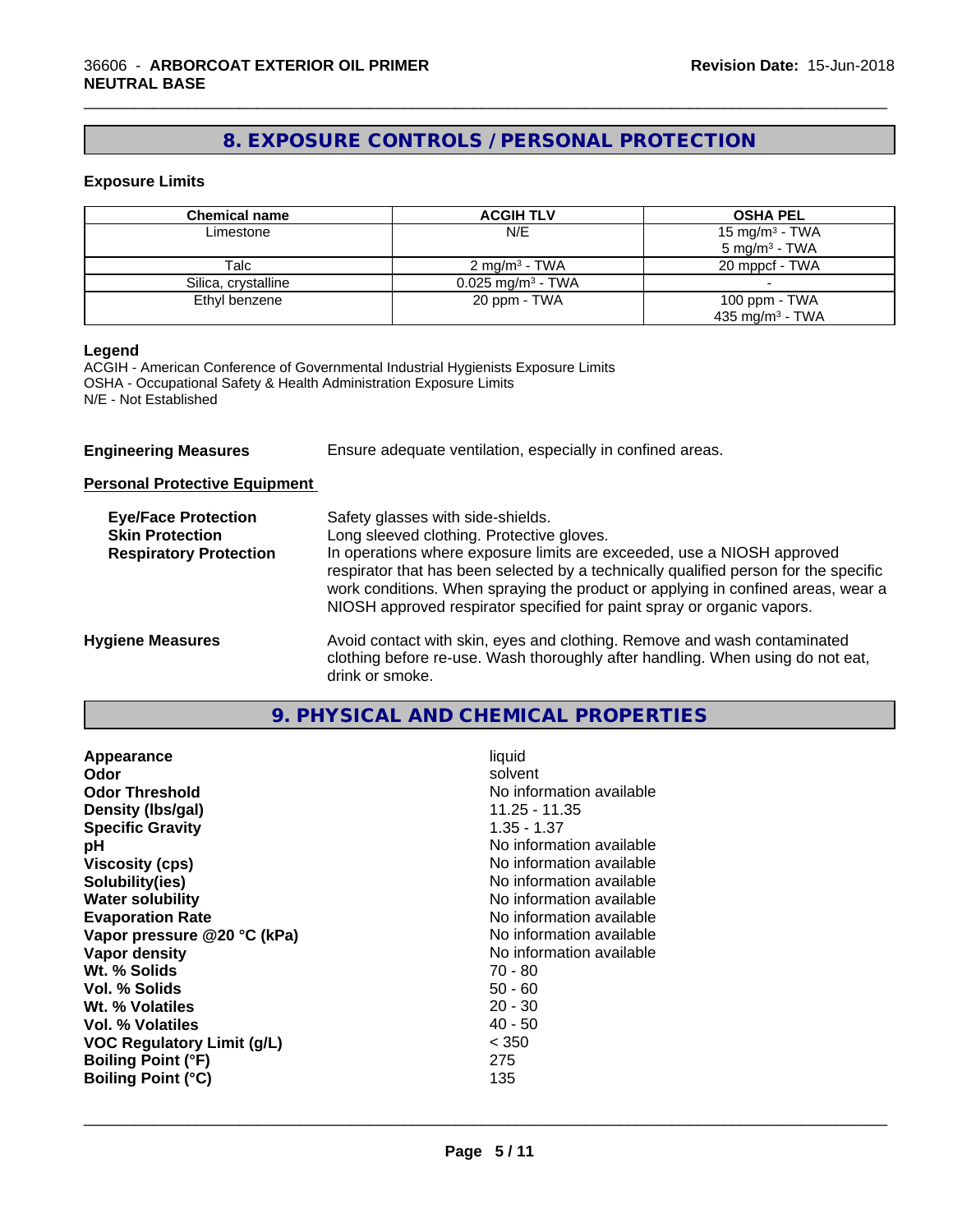## 36606 - **ARBORCOAT EXTERIOR OIL PRIMER NEUTRAL BASE**

- **Freezing Point (°F)**<br> **Freezing Point (°C)**<br> **Freezing Point (°C)**<br> **No** information available **Freezing Point (°C)** No information available to the No information and No information and No information and N<br>Flash Point (°F) 104 **Flash Point (°F) Flash Point**  $(^{\circ}C)$  40 **Method** PMCC **Flammability (solid, gas)** Not applicable **Upper flammability limit:** No information available **Lower flammability limit:**<br> **Autoignition Temperature (°F)** No information available **Autoignition Temperature (°F) Autoignition Temperature (°C)** No information available **Decomposition Temperature (°F)** No information available **Decomposition Temperature (°C)** No information available **Partition coefficient** No information available
- 

\_\_\_\_\_\_\_\_\_\_\_\_\_\_\_\_\_\_\_\_\_\_\_\_\_\_\_\_\_\_\_\_\_\_\_\_\_\_\_\_\_\_\_\_\_\_\_\_\_\_\_\_\_\_\_\_\_\_\_\_\_\_\_\_\_\_\_\_\_\_\_\_\_\_\_\_\_\_\_\_\_\_\_\_\_\_\_\_\_\_\_\_\_

# **10. STABILITY AND REACTIVITY**

**Reactivity Not Applicable Not Applicable** 

**Chemical Stability Stability** Stable under normal conditions. Hazardous polymerisation does not occur.

**Conditions to avoid Keep away from open flames, hot surfaces, static Conditions to avoid Keep away from open flames**, hot surfaces, static electricity and sources of ignition.

**Incompatible Materials Incompatible with strong acids and bases and strong** oxidizing agents.

**Hazardous Decomposition Products** Thermal decomposition can lead to release of irritating gases and vapors.

**Possibility of hazardous reactions** None under normal conditions of use.

**11. TOXICOLOGICAL INFORMATION**

**Product Information**

**Information on likely routes of exposure**

**Principal Routes of Exposure** Eye contact, skin contact and inhalation.

**Acute Toxicity** 

**Product Information** Repeated or prolonged exposure to organic solvents may lead to permanent brain and nervous system damage. Intentional misuse by deliberately concentrating and inhaling vapors may be harmful or fatal.

 $\overline{\phantom{a}}$  ,  $\overline{\phantom{a}}$  ,  $\overline{\phantom{a}}$  ,  $\overline{\phantom{a}}$  ,  $\overline{\phantom{a}}$  ,  $\overline{\phantom{a}}$  ,  $\overline{\phantom{a}}$  ,  $\overline{\phantom{a}}$  ,  $\overline{\phantom{a}}$  ,  $\overline{\phantom{a}}$  ,  $\overline{\phantom{a}}$  ,  $\overline{\phantom{a}}$  ,  $\overline{\phantom{a}}$  ,  $\overline{\phantom{a}}$  ,  $\overline{\phantom{a}}$  ,  $\overline{\phantom{a}}$ 

## **Symptoms related to the physical,chemical and toxicological characteristics**

**Symptoms** No information available.

## **Delayed and immediate effects as well as chronic effects from short and long-term exposure**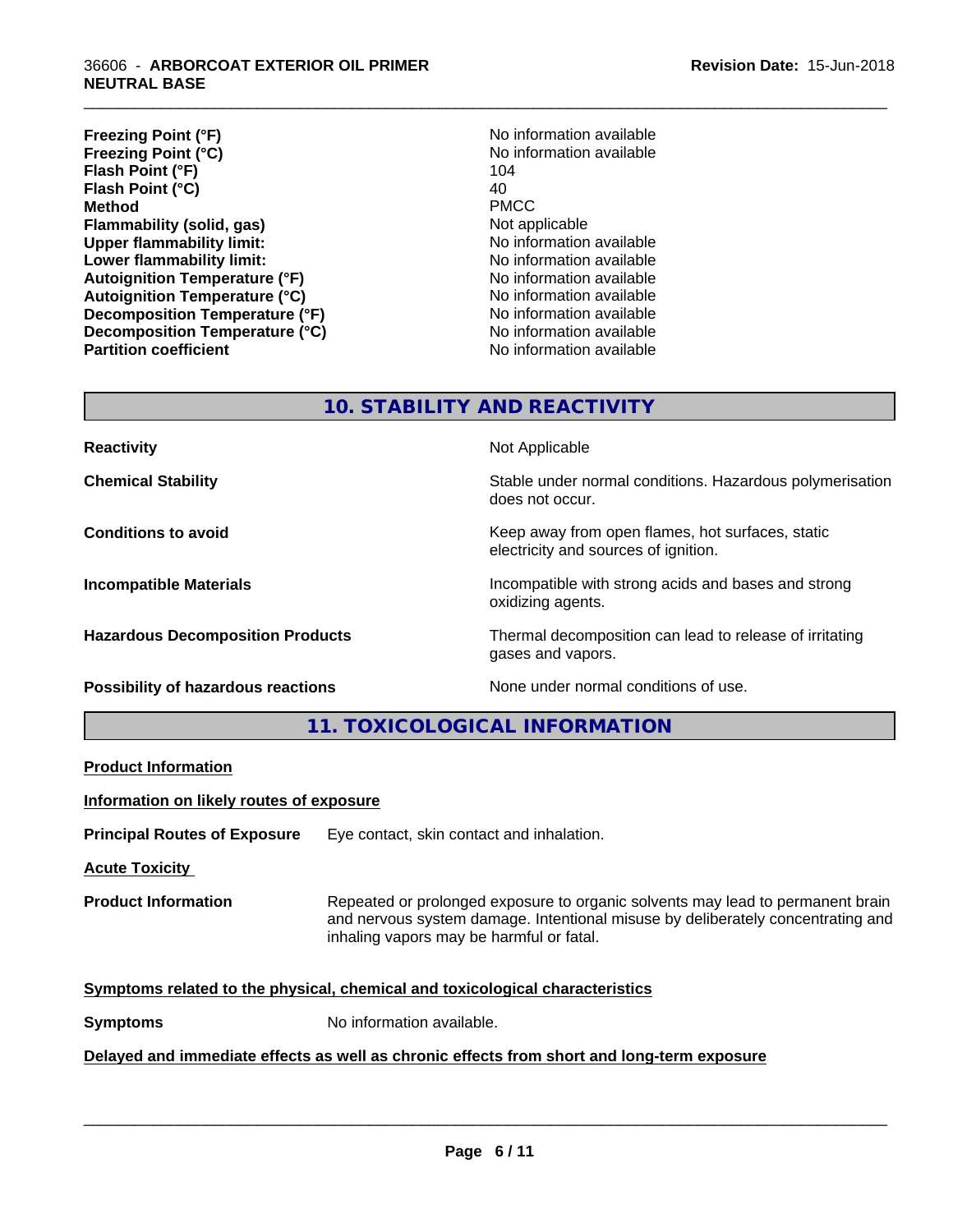|                                 | Contact with eyes may cause irritation.                                           |
|---------------------------------|-----------------------------------------------------------------------------------|
| Eye contact                     | May cause skin irritation and/or dermatitis. Prolonged skin contact may defat the |
| <b>Skin contact</b>             |                                                                                   |
|                                 | skin and produce dermatitis.                                                      |
| Ingestion                       | Ingestion may cause irritation to mucous membranes. Small amounts of this         |
|                                 | product aspirated into the respiratory system during ingestion or vomiting may    |
|                                 | cause mild to severe pulmonary injury, possibly progressing to death.             |
| <b>Inhalation</b>               | High vapor / aerosol concentrations are irritating to the eyes, nose, throat and  |
|                                 | lungs and may cause headaches, dizziness, drowsiness, unconsciousness, and        |
|                                 | other central nervous system effects.                                             |
| <b>Sensitization</b>            | No information available.                                                         |
| <b>Neurological Effects</b>     | No information available.                                                         |
| <b>Mutagenic Effects</b>        | No information available.                                                         |
| <b>Reproductive Effects</b>     | No information available.                                                         |
| <b>Developmental Effects</b>    | No information available.                                                         |
| <b>Target organ effects</b>     | No information available.                                                         |
| <b>STOT - repeated exposure</b> | Causes damage to organs through prolonged or repeated exposure if inhaled.        |
| <b>STOT - single exposure</b>   | No information available.                                                         |
| Other adverse effects           | No information available.                                                         |
| <b>Aspiration Hazard</b>        | May be harmful if swallowed and enters airways. Small amounts of this product     |
|                                 | aspirated into the respiratory system during ingestion or vomiting may cause mild |
|                                 | to severe pulmonary injury, possibly progressing to death.                        |

## **Numerical measures of toxicity**

### **The following values are calculated based on chapter 3.1 of the GHS document**

| <b>ATEmix (oral)</b> | 21528 mg/kg |
|----------------------|-------------|
| ATEmix (dermal)      | 12904 mg/kg |

#### **Component Information**

#### **Acute Toxicity**

Solvent naphtha, petroleum, medium aliphatic LD50 Oral: > 6240 mg/kg (Rat) LD50 Dermal: > 3120 mg/kg (Rabbit) LC50 Inhalation (Vapor): 1400 ppm (Rat, 4 hr.) Silica, crystalline LD50 Oral: 500 mg/kg (Rat) Ethyl benzene LD50 Oral: mg/kg (Rat) LD50 Dermal: > mg/kg (Rabbit) LC50 Inhalation (Vapor): mg/m<sup>3</sup> (Rat, 2 hr.)

## **Carcinogenicity**

*The information below indicateswhether each agency has listed any ingredient as a carcinogen:.*

| <b>Chemical name</b> | <b>IARC</b>         | <b>NTP</b>  | <b>OSHA</b> |
|----------------------|---------------------|-------------|-------------|
|                      | F Human Carcinogen  | Known Human | Listed      |
| Silica, crystalline  |                     | Carcinogen  |             |
|                      | 2B - Possible Human |             | Listed      |
| Ethyl benzene        | Carcinoɑen          |             |             |

• Crystalline Silica has been determined to be carcinogenic to humans by IARC (1) when in respirable form. Risk of<br> **Page 7/11**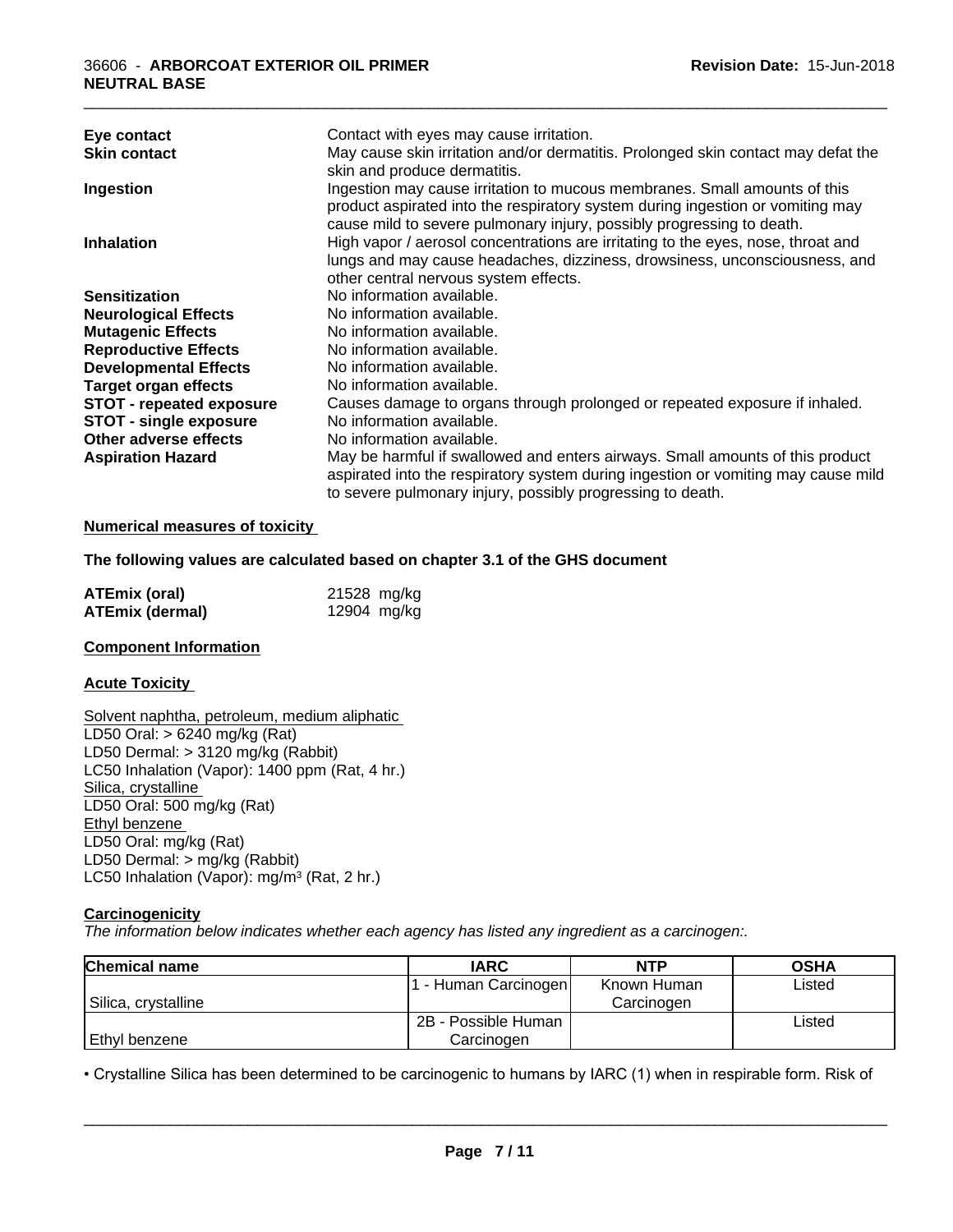cancer depends on duration and level of inhalation exposure to spray mist or dust from sanding the dried paint.

\_\_\_\_\_\_\_\_\_\_\_\_\_\_\_\_\_\_\_\_\_\_\_\_\_\_\_\_\_\_\_\_\_\_\_\_\_\_\_\_\_\_\_\_\_\_\_\_\_\_\_\_\_\_\_\_\_\_\_\_\_\_\_\_\_\_\_\_\_\_\_\_\_\_\_\_\_\_\_\_\_\_\_\_\_\_\_\_\_\_\_\_\_

### **Legend**

IARC - International Agency for Research on Cancer NTP - National Toxicity Program OSHA - Occupational Safety & Health Administration

# **12. ECOLOGICAL INFORMATION**

## **Ecotoxicity Effects**

The environmental impact of this product has not been fully investigated.

## **Product Information**

## **Acute Toxicity to Fish**

No information available

## **Acute Toxicity to Aquatic Invertebrates**

No information available

## **Acute Toxicity to Aquatic Plants**

No information available

## **Persistence / Degradability**

No information available.

## **Bioaccumulation**

There is no data for this product.

## **Mobility in Environmental Media**

No information available.

## **Ozone**

No information available

## **Component Information**

## **Acute Toxicity to Fish**

Ethyl benzene LC50: 12.1 mg/L (Fathead Minnow - 96 hr.)

## **Acute Toxicity to Aquatic Invertebrates**

Ethyl benzene EC50: 1.8 mg/L (Daphnia magna - 48 hr.)

## **Acute Toxicity to Aquatic Plants**

#### Ethyl benzene

EC50: 4.6 mg/L (Green algae (Scenedesmus subspicatus), 72 hrs.)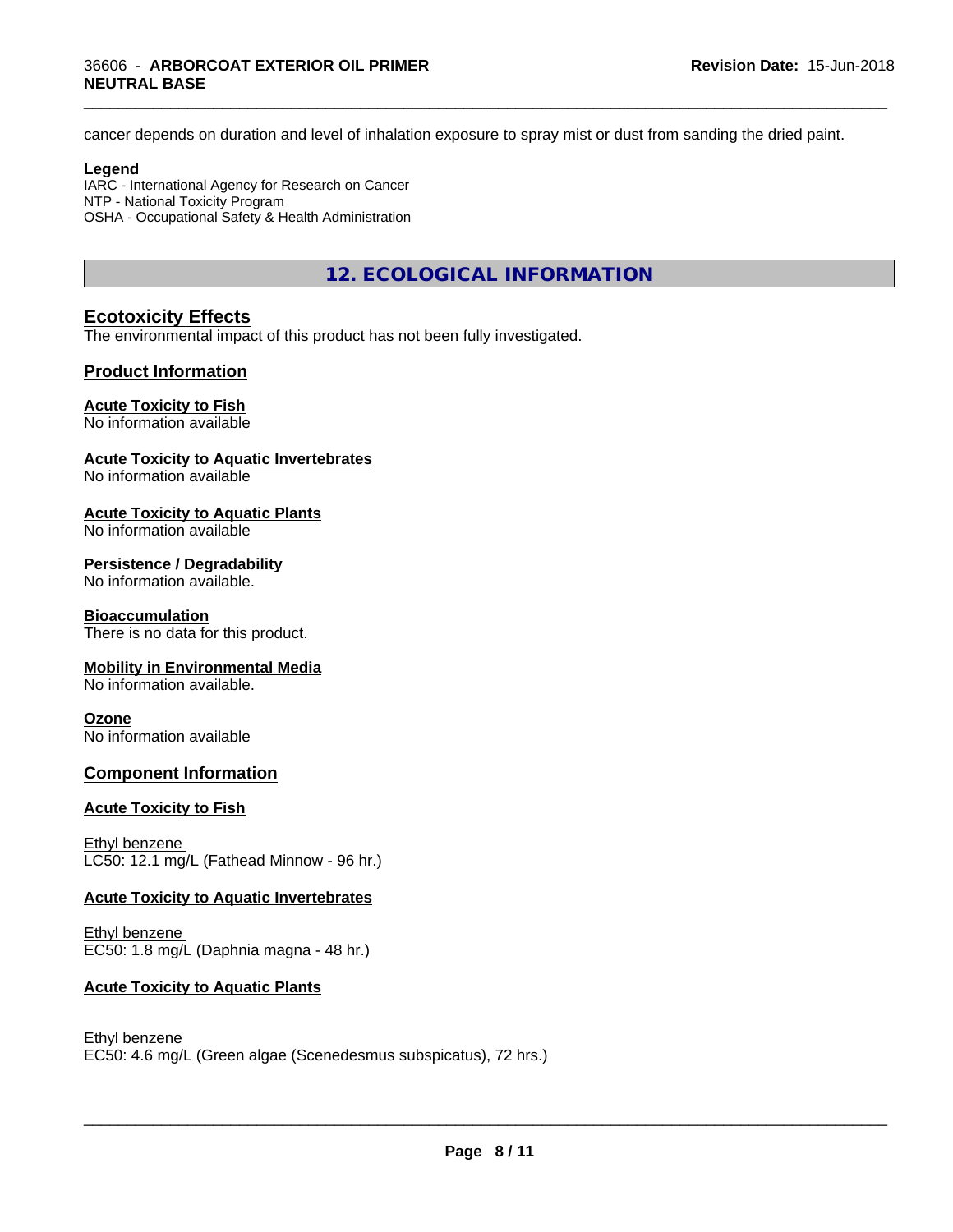|                                | 13. DISPOSAL CONSIDERATIONS                                                                                                                                                                                               |
|--------------------------------|---------------------------------------------------------------------------------------------------------------------------------------------------------------------------------------------------------------------------|
| <b>Waste Disposal Method</b>   | Dispose of in accordance with federal, state, and local regulations. Local<br>requirements may vary, consult your sanitation department or state-designated<br>environmental protection agency for more disposal options. |
| <b>Empty Container Warning</b> | Emptied containers may retain product residue. Follow label warnings even after<br>container is emptied. Residual vapors may explode on ignition.                                                                         |
|                                |                                                                                                                                                                                                                           |

\_\_\_\_\_\_\_\_\_\_\_\_\_\_\_\_\_\_\_\_\_\_\_\_\_\_\_\_\_\_\_\_\_\_\_\_\_\_\_\_\_\_\_\_\_\_\_\_\_\_\_\_\_\_\_\_\_\_\_\_\_\_\_\_\_\_\_\_\_\_\_\_\_\_\_\_\_\_\_\_\_\_\_\_\_\_\_\_\_\_\_\_\_

## **14. TRANSPORT INFORMATION**

| DOT                         |                                                                             |
|-----------------------------|-----------------------------------------------------------------------------|
| <b>Proper Shipping Name</b> | <b>PAINT</b>                                                                |
| <b>Hazard class</b>         |                                                                             |
| UN-No.                      | UN1263                                                                      |
| <b>Packing Group</b>        | Ш                                                                           |
| <b>Description</b>          | UN1263, PAINT, 3, III, Marine Pollutant (Solvent naphtha, petroleum, medium |
|                             | aliphatic)                                                                  |

In the US this material may be reclassified as a Combustible Liquid and is not regulated in containers of less than 119 gallons (450 liters) via surface transportation (refer to 49CFR173.120(b)(2) for further information).

| <b>ICAO/IATA</b> | Contact the preparer for further information. |  |  |
|------------------|-----------------------------------------------|--|--|
| IMDG / IMO       | Contact the preparer for further information. |  |  |
|                  | 15. REGULATORY INFORMATION                    |  |  |

## **International Inventories**

| <b>TSCA: United States</b> | Yes - All components are listed or exempt. |
|----------------------------|--------------------------------------------|
| <b>DSL: Canada</b>         | Yes - All components are listed or exempt. |

# **Federal Regulations**

| SARA 311/312 hazardous categorization |     |  |
|---------------------------------------|-----|--|
| Acute health hazard                   | Yes |  |
| Chronic Health Hazard                 | Yes |  |
| Fire hazard                           | Yes |  |
| Sudden release of pressure hazard     | No. |  |
| <b>Reactive Hazard</b>                | N٥  |  |

## **SARA 313**

Section 313 of Title III of the Superfund Amendments and Reauthorization Act of 1986 (SARA). This product contains a chemical or chemicals which are subject to the reporting requirements of the Act and Title 40 of the Code of Federal Regulations, Part 372: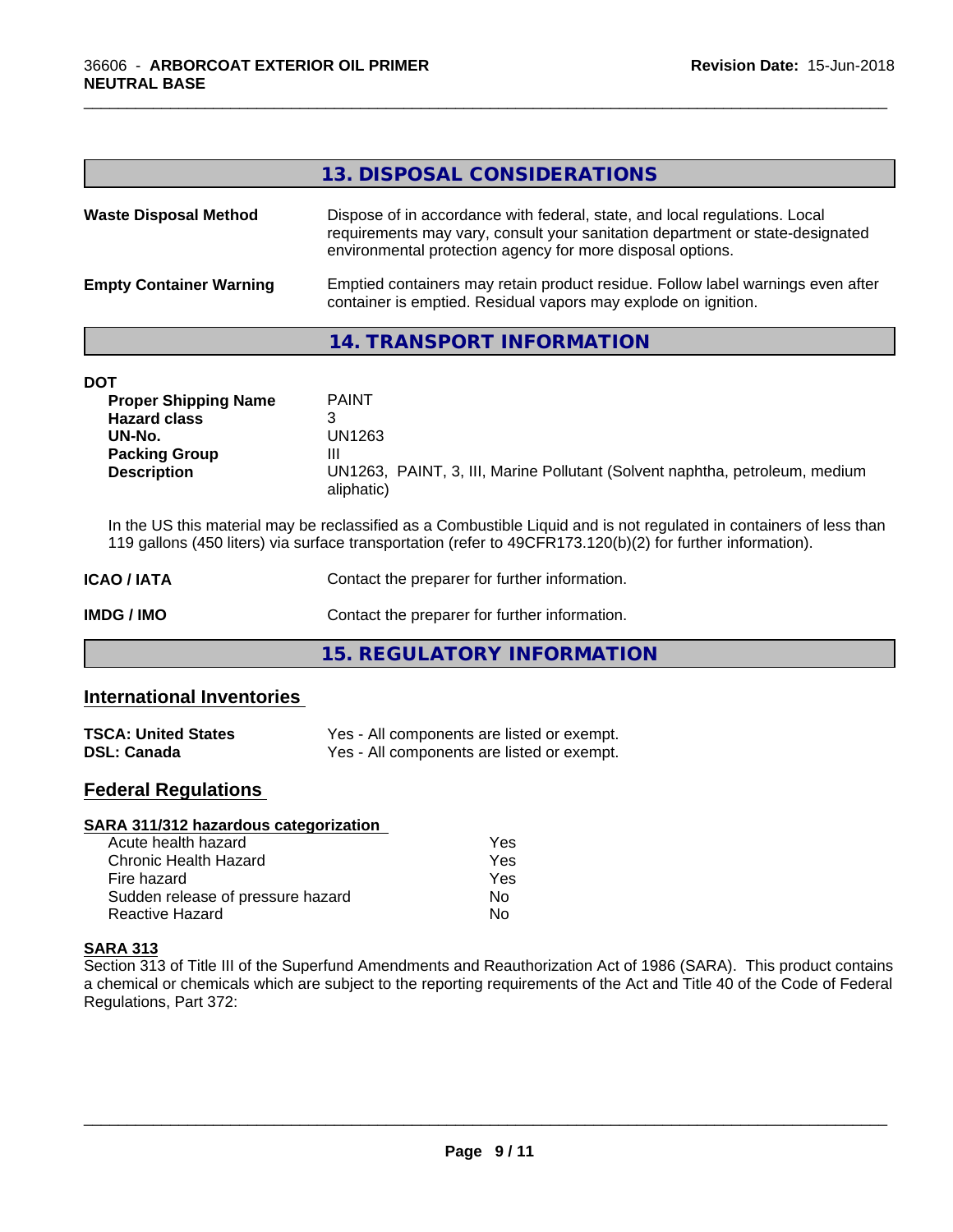| <b>Chemical name</b>                                                                                                    | CAS No.        | Weight-% | <b>CERCLA/SARA 313</b><br>(de minimis concentration) |
|-------------------------------------------------------------------------------------------------------------------------|----------------|----------|------------------------------------------------------|
| Ethyl benzene                                                                                                           | $100 - 41 - 4$ | 0.5      | 0.1                                                  |
| Clean Air Act, Section 112 Hazardous Air Pollutants (HAPs) (see 40 CFR 61)<br>This product contains the following HAPs: |                |          |                                                      |
| <b>Chemical name</b>                                                                                                    | CAS No.        | Weight-% | <b>Hazardous Air Pollutant</b>                       |
| Ethyl benzene                                                                                                           | $100 - 41 - 4$ | 0.5      | (HAP)<br>Listed                                      |
|                                                                                                                         |                |          |                                                      |

## **US State Regulations**

#### **California Proposition 65**

**AVIMARNING:** Cancer and Reproductive Harm– www.P65warnings.ca.gov

#### **State Right-to-Know**

| <b>Chemical name</b>                              | <b>Massachusetts</b> | New Jersey | Pennsylvania |
|---------------------------------------------------|----------------------|------------|--------------|
| Limestone                                         |                      |            |              |
| Solvent naphtha, petroleum, medium  <br>aliphatic |                      |            |              |
| Talc                                              |                      |            |              |
| Silica, crystalline                               |                      |            |              |

#### **Legend**

X - Listed

# **16. OTHER INFORMATION**

**HMIS** - **Health:** 1\* **Flammability:** 2 **Reactivity:** 0 **PPE:** -

#### **HMIS Legend**

- 0 Minimal Hazard
- 1 Slight Hazard
- 2 Moderate Hazard
- 3 Serious Hazard
- 4 Severe Hazard
- \* Chronic Hazard
- X Consult your supervisor or S.O.P. for "Special" handling instructions.

*Note: The PPE rating has intentionally been left blank. Choose appropriate PPE that will protect employees from the hazards the material will present under the actual normal conditions of use.*

*Caution: HMISÒ ratings are based on a 0-4 rating scale, with 0 representing minimal hazards or risks, and 4 representing significant hazards or risks. Although HMISÒ ratings are not required on MSDSs under 29 CFR 1910.1200, the preparer, has chosen to provide them. HMISÒ ratings are to be used only in conjunction with a fully implemented HMISÒ program by workers who have received appropriate HMISÒ training. HMISÒ is a registered trade and service mark of the NPCA. HMISÒ materials may be purchased exclusively from J. J. Keller (800) 327-6868.*

 **WARNING!** If you scrape, sand, or remove old paint, you may release lead dust. LEAD IS TOXIC. EXPOSURE TO LEAD DUST CAN CAUSE SERIOUS ILLNESS, SUCH AS BRAIN DAMAGE, ESPECIALLY IN CHILDREN. PREGNANT WOMEN SHOULD ALSO AVOID EXPOSURE.Wear a NIOSH approved respirator to control lead